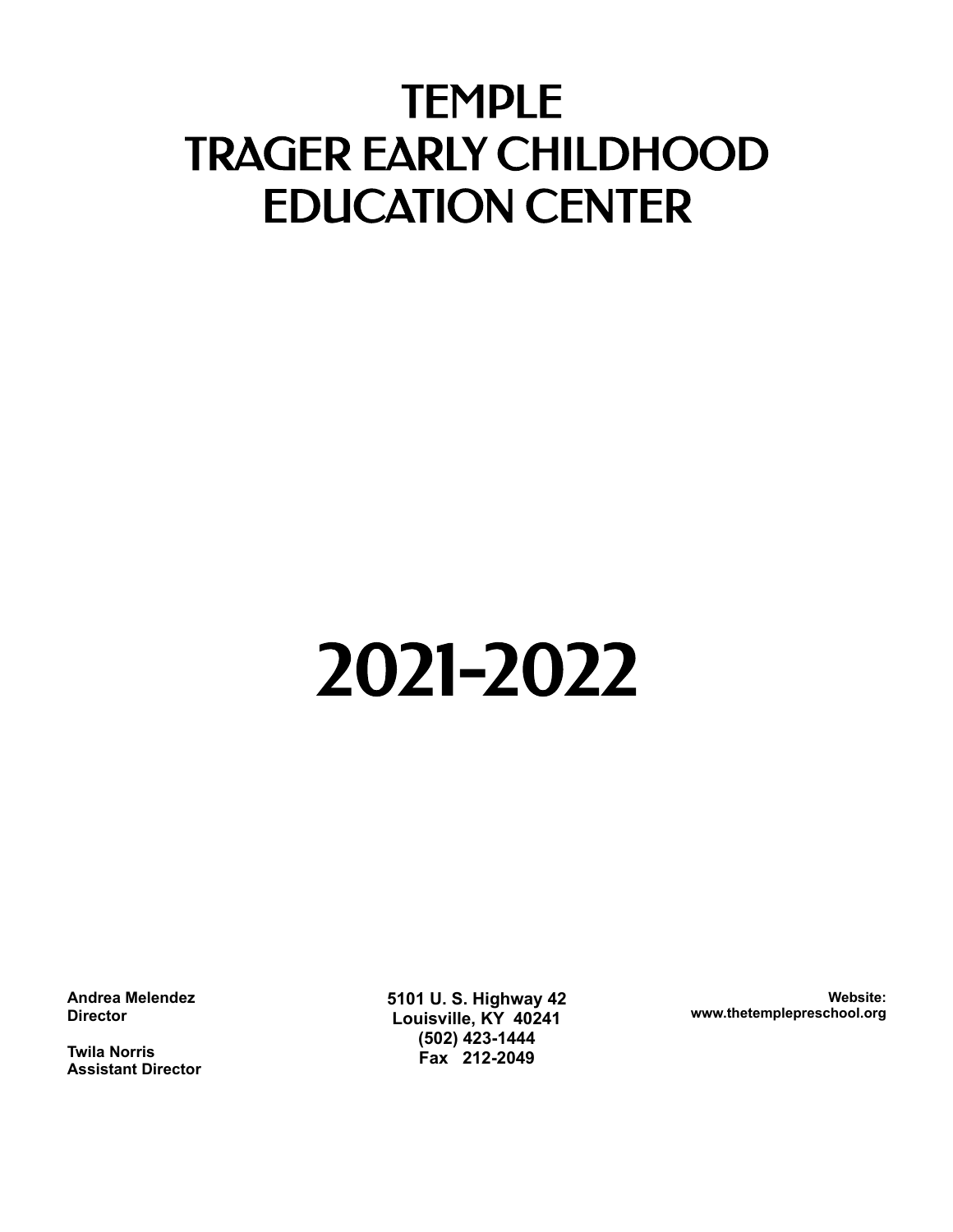# TABLE OF CONTENTS

| 4<br>$\overline{4}$<br>4<br>4<br>4<br>5<br>6<br>$\overline{7}$<br>8<br>8<br>8<br>8<br>8<br>9<br>$\boldsymbol{9}$<br><b>EMERGENCY EVACUATION PLAN</b><br>9<br><b>ENROLLMENT PROCEDURE</b><br>9<br><b>FAMILY CRISIS</b><br>10<br>10 <sup>1</sup><br>10 <sup>°</sup><br><b>JUDAIC PROGRAMMING</b><br>10 <sup>°</sup><br>10 <sup>1</sup><br>11<br>11<br>11<br>11<br><b>MOVEMENT CLASS</b><br>12 <sup>2</sup><br>12 <sup>2</sup><br>12 <sup>2</sup><br>12<br>12 <sub>2</sub><br>12<br>12<br>13<br>13<br>13<br>14<br>14<br>14<br>14<br>14<br>15<br>15 | <b>PHILOSOPHY</b>                            | 3 |
|-------------------------------------------------------------------------------------------------------------------------------------------------------------------------------------------------------------------------------------------------------------------------------------------------------------------------------------------------------------------------------------------------------------------------------------------------------------------------------------------------------------------------------------------------|----------------------------------------------|---|
|                                                                                                                                                                                                                                                                                                                                                                                                                                                                                                                                                 | ATTENDANCE AND HEALTH                        |   |
|                                                                                                                                                                                                                                                                                                                                                                                                                                                                                                                                                 | <b>BAGS</b>                                  |   |
|                                                                                                                                                                                                                                                                                                                                                                                                                                                                                                                                                 | BEFORE/AFTER SCHOOL PROGRAM                  |   |
|                                                                                                                                                                                                                                                                                                                                                                                                                                                                                                                                                 | <b>BIRTHDAY CLUB</b>                         |   |
|                                                                                                                                                                                                                                                                                                                                                                                                                                                                                                                                                 | <b>BIRTHDAYS AND HOLIDAY PARTIES</b>         |   |
|                                                                                                                                                                                                                                                                                                                                                                                                                                                                                                                                                 | BIRTHDAY AND HOLIDAY APPROVED LIST OF SNACKS |   |
|                                                                                                                                                                                                                                                                                                                                                                                                                                                                                                                                                 | <b>CARPOOL</b>                               |   |
|                                                                                                                                                                                                                                                                                                                                                                                                                                                                                                                                                 | <b>CHILD ABUSE</b>                           |   |
|                                                                                                                                                                                                                                                                                                                                                                                                                                                                                                                                                 | <b>CHILD AND PARENT RIGHTS</b>               |   |
|                                                                                                                                                                                                                                                                                                                                                                                                                                                                                                                                                 | <b>CLASS ASSIGNMENTS</b>                     |   |
|                                                                                                                                                                                                                                                                                                                                                                                                                                                                                                                                                 | <b>CLOTHING</b>                              |   |
|                                                                                                                                                                                                                                                                                                                                                                                                                                                                                                                                                 | <b>DISASTER DRILLS</b>                       |   |
|                                                                                                                                                                                                                                                                                                                                                                                                                                                                                                                                                 | <b>DISCIPLINE STATEMENT</b>                  |   |
|                                                                                                                                                                                                                                                                                                                                                                                                                                                                                                                                                 | EARLY DROP OFF/SIGN OUT FOR CHILDREN         |   |
|                                                                                                                                                                                                                                                                                                                                                                                                                                                                                                                                                 |                                              |   |
|                                                                                                                                                                                                                                                                                                                                                                                                                                                                                                                                                 |                                              |   |
|                                                                                                                                                                                                                                                                                                                                                                                                                                                                                                                                                 |                                              |   |
|                                                                                                                                                                                                                                                                                                                                                                                                                                                                                                                                                 | <b>FIRE DRILLS</b>                           |   |
|                                                                                                                                                                                                                                                                                                                                                                                                                                                                                                                                                 | <b>FOOD PROGRAM</b>                          |   |
|                                                                                                                                                                                                                                                                                                                                                                                                                                                                                                                                                 | <b>INFANT / TODDLER PROGRAM</b>              |   |
|                                                                                                                                                                                                                                                                                                                                                                                                                                                                                                                                                 |                                              |   |
|                                                                                                                                                                                                                                                                                                                                                                                                                                                                                                                                                 | <b>LATE PICK UP FEES</b>                     |   |
|                                                                                                                                                                                                                                                                                                                                                                                                                                                                                                                                                 | <b>LUNCH ONLY PICKUP</b>                     |   |
|                                                                                                                                                                                                                                                                                                                                                                                                                                                                                                                                                 | <b>MEDICAL EMERGENCY PROCEDURE</b>           |   |
|                                                                                                                                                                                                                                                                                                                                                                                                                                                                                                                                                 | <b>MEDICAL FORMS</b>                         |   |
|                                                                                                                                                                                                                                                                                                                                                                                                                                                                                                                                                 | <b>MEDICATION</b>                            |   |
|                                                                                                                                                                                                                                                                                                                                                                                                                                                                                                                                                 |                                              |   |
|                                                                                                                                                                                                                                                                                                                                                                                                                                                                                                                                                 | <b>NAP TIME</b>                              |   |
|                                                                                                                                                                                                                                                                                                                                                                                                                                                                                                                                                 | <b>NEWSLETTER</b>                            |   |
|                                                                                                                                                                                                                                                                                                                                                                                                                                                                                                                                                 | <b>OPERATING HOURS</b>                       |   |
|                                                                                                                                                                                                                                                                                                                                                                                                                                                                                                                                                 | PACIFIERS AND BLANKETS                       |   |
|                                                                                                                                                                                                                                                                                                                                                                                                                                                                                                                                                 | PARENT COMMITTEE                             |   |
|                                                                                                                                                                                                                                                                                                                                                                                                                                                                                                                                                 | PARENT TEACHER CONFERENCES                   |   |
|                                                                                                                                                                                                                                                                                                                                                                                                                                                                                                                                                 | <b>PEST CONTROL</b>                          |   |
|                                                                                                                                                                                                                                                                                                                                                                                                                                                                                                                                                 | PHOTOGRAPHS AND PUBLICITY                    |   |
|                                                                                                                                                                                                                                                                                                                                                                                                                                                                                                                                                 | PROBLEM SOLVING                              |   |
|                                                                                                                                                                                                                                                                                                                                                                                                                                                                                                                                                 | SCHOOL OPENING/CLOSING INFORMATION           |   |
|                                                                                                                                                                                                                                                                                                                                                                                                                                                                                                                                                 | <b>SECURITY CODE</b>                         |   |
|                                                                                                                                                                                                                                                                                                                                                                                                                                                                                                                                                 | <b>SECURITY PLAN</b>                         |   |
|                                                                                                                                                                                                                                                                                                                                                                                                                                                                                                                                                 | SIGN-OUT                                     |   |
|                                                                                                                                                                                                                                                                                                                                                                                                                                                                                                                                                 | <b>THERAPISTS</b>                            |   |
|                                                                                                                                                                                                                                                                                                                                                                                                                                                                                                                                                 | <b>TOILET TRAINING</b>                       |   |
|                                                                                                                                                                                                                                                                                                                                                                                                                                                                                                                                                 | <b>TOYS AND TREASURES</b>                    |   |
| 15                                                                                                                                                                                                                                                                                                                                                                                                                                                                                                                                              | <b>TUITION</b>                               |   |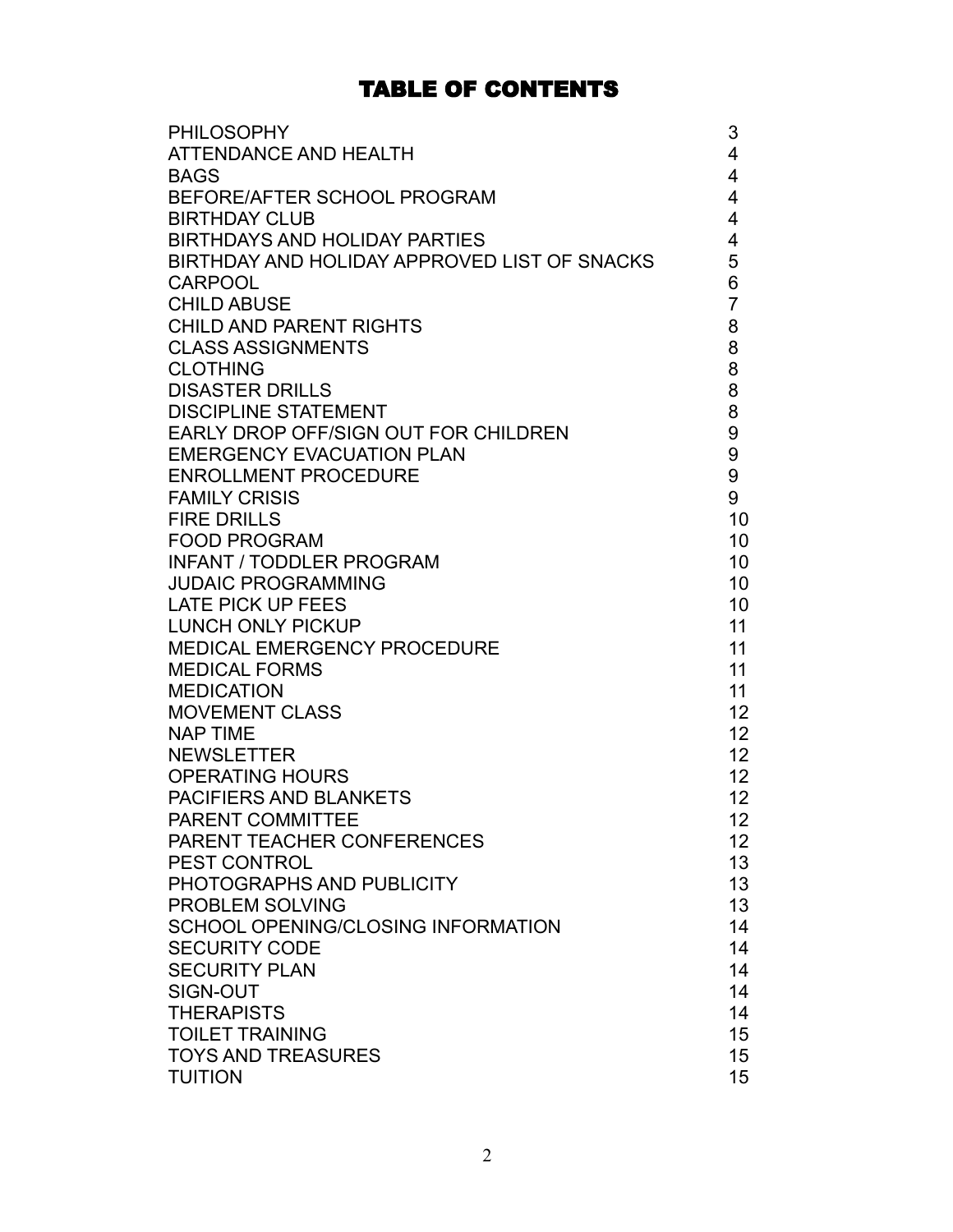# **PHILOSOPHY OF**

# **THE TEMPLE TRAGER EARLY CHILDHOOD EDUCATION CENTER (ECEC)**

Believing in the development of the whole child, the process of the mind as well as the foundations of personality and character, The Temple Trager ECEC fosters a learning environment that encourages intellectual, social-emotional, spiritual and physical experiences for the preschool child.

The daily curriculum is based on the idea that the child learns through exploration and experimentation and with creative guidance the child begins to understand his/her importance in the world. No single educational approach meets the needs of every student. Therefore, an eclectic and individualized curriculum is maintained. Each teaching strategy encompasses five important criteria for the development of a child:

- 1. Fostering a positive self image
- 2. Promoting decision making and self direction in learning
- 3. Allowing for growth of social skills and facilitating social interaction
- 4. Allowing for flexibility to meet special individual needs
- 5. Providing a warm, non-critical, nurturing environment

The curriculum provides the development of basic skills and the foundation for academic skills required for success in school.

The Temple Trager Early Childhood Education Center (ECEC) is a liberal Jewish preschool. It presents a broad-based curriculum within the context of moral and ethical values. Our students study the Jewish holidays as they arise throughout the year. At the Temple Trager ECEC, we learn about the Biblical and historical basis as well as the songs, foods, symbols and games associated with each holiday.

While we welcome students from a variety of religious and cultural backgrounds, we neither teach nor observe holidays of other religions. All families are encouraged to share their ethnic heritage as a positive enhancement to our program. At the Temple Trager ECEC, we try to make all of our students comfortable and knowledgeable about the Jewish faith as a valued part of the patchwork of religious and cultural diversity that makes our common nation great.

Because parents make an enormous contribution in the development of the child, parental involvement and parent education are an integral part of the total program.

As a program, The Temple Trager ECEC strives to change along with the changing needs of preschool children in the community. Commitment to the present and planning for the future are an integral part of the program. Detailed information concerning goals and curriculum at different group levels is available in consultation with the teachers and the director.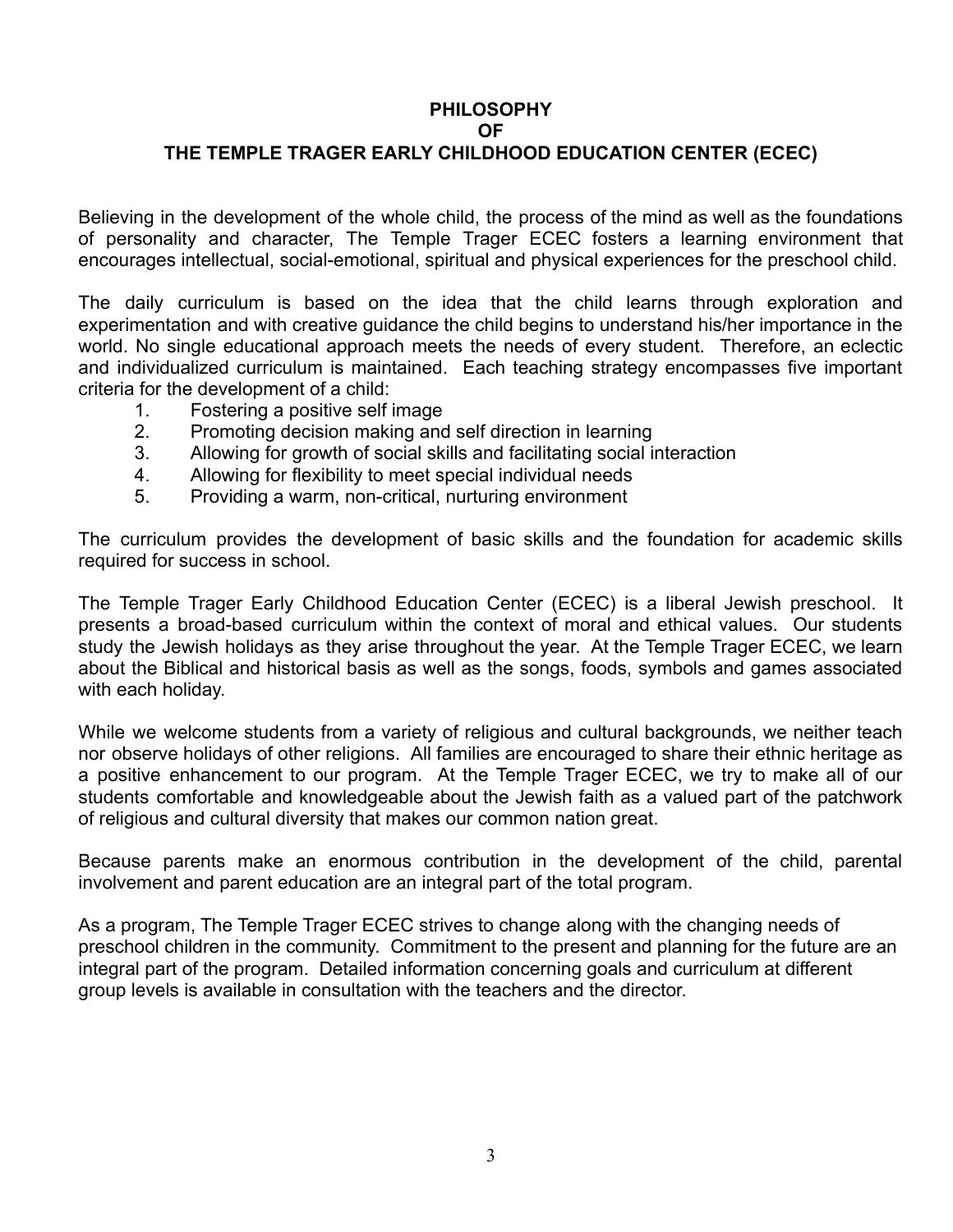# *ATTENDANCE AND HEALTH*

School is for well children only. Children showing symptoms of illness will not be admitted and children becoming ill during the day must be picked up immediately. Please call the school if your child will be absent.

Children may not be brought into school with any of the following: skin rash or sores, vomiting, sore throat, chills, diarrhea, inflamed or swollen eyes, flushed or unusual pallor of the face; severe headache, listlessness, nausea, temperature above 100 degrees, or any communicable disease. When your child is sent home because of fever or illness, he/she is not allowed to return to school the next day. Your child must be fever free without medicine 24 hours before returning to school.

Please let the office know if your child contracts a contagious illness. If your child contracts one of the following, a note will be sent alerting all families: Covid19, Conjuntivitis (Pink Eye); Hand, Foot and Mouth; Lice; Rotovirus; Pinworm; Ringworm; Scabies or Fifths disease.

If a child has been treated for head lice their hair must be totally nit free before the child may return to school.

If the child is well enough to come to school, the child should be able to participate in the regular indoor/outdoor activities. We do not have staff to supervise children who are unable to participate in outdoor activities.

## *BAGS*

Each preschool child will be given a Temple Bag that will act as a backpack and nap bag. Your child will be given the bag at Open House. Bags will be sent home every Friday. Kindergartners will receive a Temple Bag and will also need to bring a backpack daily.

## *BEFORE/AFTER SCHOOL PROGRAM*

Our Lunch Bunch and Before/After School Program will be divided into two semesters: August 1 - December 17, 2021 **AND** January 3 - May 20, 2022.

**By July 15, 2021** parents will provide school with their child's continuing weekly schedule for Lunch Bunch **and/or** Before/After School Program for the first semester. The establishment of a weekly schedule binds you to that schedule for the entire semester.

**By December 1, 2021** you will then provide us with a schedule for second semester. If you do not provide a second semester schedule, you will be billed the same as first semester.

Parents will be billed monthly for the schedule chosen. You will not be billed for the days that school is scheduled to be closed. Days may not be changed or deleted from your established schedule anytime during the semester.

We will be glad to add days to your child's existing schedule or add a child who did not sign up by August 1<sup>st</sup> or December 1<sup>st</sup> if space is available.

# *BIRTHDAY CLUB*

Birthday Club – To celebrate your child's birthday a \$10 check may be sent to the school office and a book or toy will be purchased for your child's classroom **OR** you may purchase a "birthday gift" to send to your child's classroom. Ask your teacher if you need an idea.

# *BIRTHDAYS and HOLIDAY PARTIES*

During the school year, each child's birthday may be celebrated in the classroom. If your child's birthday falls during vacations or summer you may make arrangements with your child's teacher for an alternate date.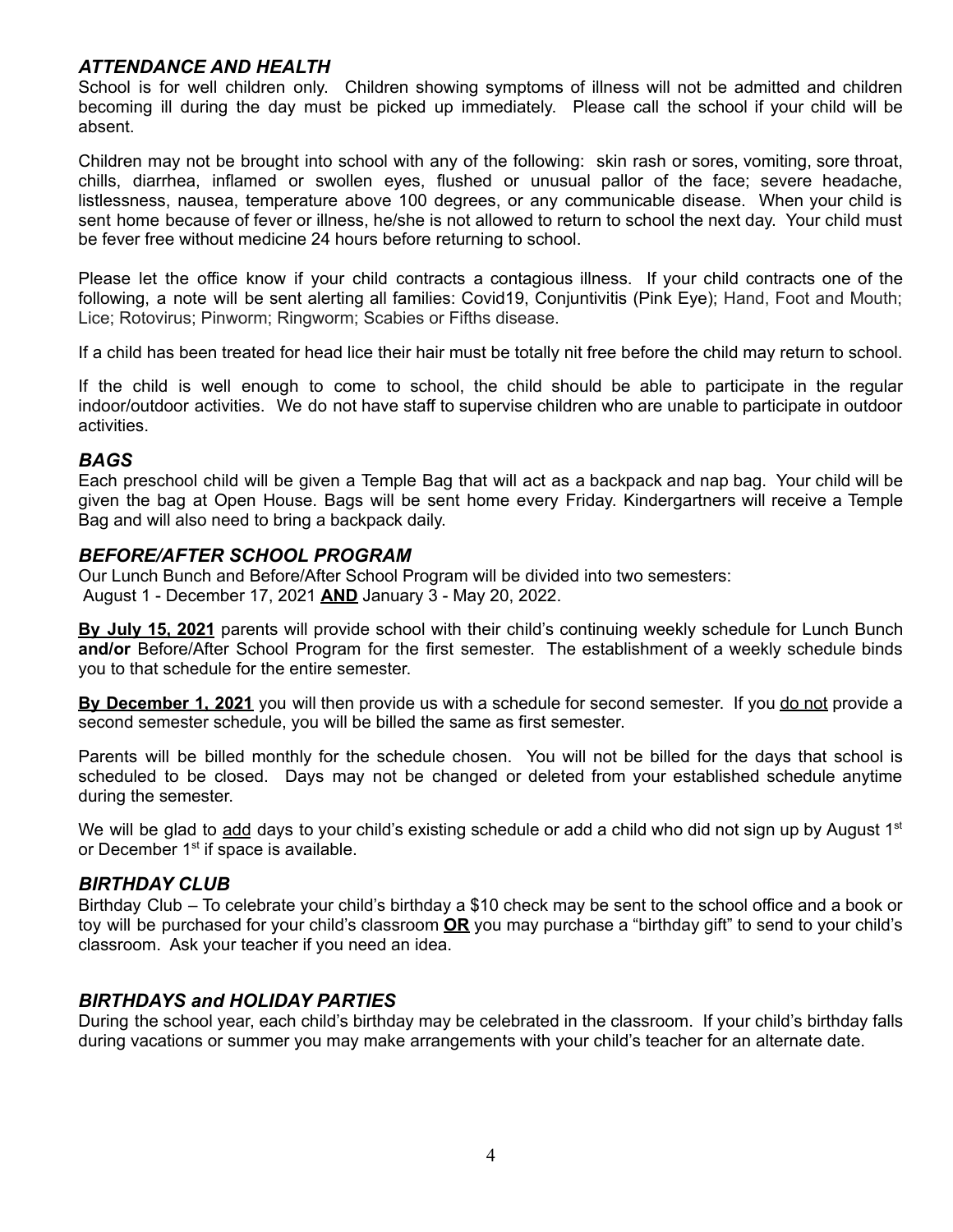The celebration should be simple. We encourage nutritious snacks. Please do not send candy snacks. State licensing regulations will not permit home-baked items served at school. You may order school baked cookies or cupcakes for your child's school celebration. Please do not bring party treat bags or balloons. If invitations are sent to school to go home in, all children in the class should receive an invitation.

# *BIRTHDAY AND HOLIDAY APPROVED LIST OF SNACKS*

Temple Trager Early Childhood Education Center recognizes that food allergies can cause serious life threatening conditions for some children. To keep all our children safe, we will strive to limit those foods that have been determined to cause allergic reactions in children, acknowledging that we cannot guarantee a nut free environment. Peanuts and tree nuts can be an especially difficult food to limit; however, we will strive to be a nut sensitive environment.

Each student with a diagnosed food allergy will have a physician's authorization for medication to be immediately administered to help counteract any possible reactions to food allergies, but these medications can only do so much. Your help and participation is vital to make this policy work.

As of July 1, 2021 the following is an approved list of foods. Please check any food you bring to school as processing procedures may change.

\*\*\*Fresh baked goods (cakes, cupcakes, etc.) from **local groceries or local bakeries** cannot **be brought to school**.

#### **Fruits/Vegetables (must be cut in the store or school kitchen)**

Apples, oranges, bananas, pears, melons Applesauce cups Raisins **Contract Contract Contract Contract Contract Contract Contract Contract Contract Contract Contract Contract Contract Contract Contract Contract Contract Contract Contract Contract Contract Contract Contract Contra** Baby carrots, celery sticks, cucumber slices, broccoli, pepper strips, **Cheese/Dairy** Yogurt (no granola) example a proportion of the Pudding in individual cups Jell-O in individual cups string cheese/cheese cubes

#### **Cookies/Cakes** Packaged cookies/cakes must not have any nut product in the ingredients or made in the dame facility. The packaging must read; Made in a nut free facility.

#### **Ice Cream/Popsicles**

Popsicles Whole Fruit Bars Juice Bars Breyers Vanilla Ice Cream Ice cream sandwiches and sundae cups

\*\*\*Classroom cooking – Only Pillsbury and Betty Crocker brand cake mixes, frosting, refrigerated dough.

*Families with children turning 2 or older will have the opportunity to purchase school baked cupcakes or cookies for your child's birthday celebration at Temple Trager ECEC. An order form will be sent home prior to your child's birthday. You can choose from white, confetti or chocolate cupcakes with white or chocolate icing, or sugar or chocolate chip cookies.*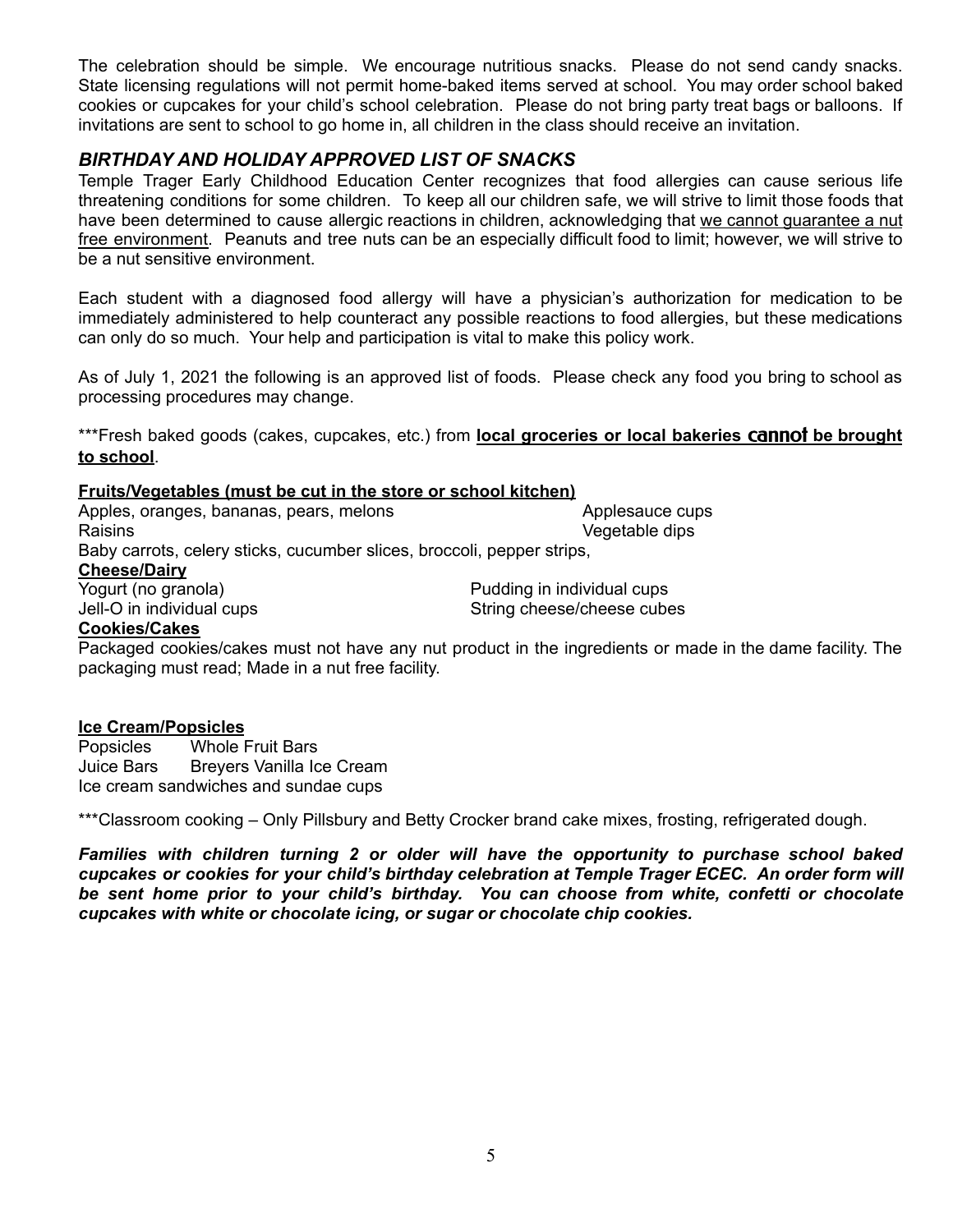# *CARPOOL*

All children enrolled in the Infant and Toddler class should be walked into their classroom each day. **\*\*See Infant Toddler Section\*\* Car seats must be on passenger side of the car.**

Preschool A.M. drop-off 8:45 – 9:00 a.m. Children should be dropped off between 8:45 and 9:00 a.m. at the school entrance where a staff member will accompany each child to his/her classroom. Children enrolled in the morning care program should be walked into the building between 7:30 – 8:45. Carpool will end at 9:00 a.m. as staff members are needed in the classroom. If you arrive after 9:00 a.m. please bring your child to the office and he/she will be taken to the classroom. Do not let your child walk to his/her classroom unattended.

Due to safety issues and security we ask that the carpool steps and entrance door be used only by children arriving and leaving school between 8:45 a.m. – 9:00 a.m., 11:45 a.m. – 12:10 p.m. and 3:45-4:00 During these times, parents should enter school through the playground.

Noon pick-up - 11:50 p.m. - 12:00p.m. Carpool drivers will be assigned a carpool number. This number should hang from your rear view mirror.

Car seats must be placed on the passenger side of your automobile. According to the Kentucky Revised Statutes (KRS 189.125): Any driver of a motor vehicle, when transporting a child under the age of seven (7) years who is between forty (40) inches and fifty (50) inches in height in a motor vehicle operated on the roadways, streets, and highways of this state, shall have the child properly secured in a child booster seat.

Kindergarten Carpool and Turkey - 8:45 a.m., 11:50 and 3:00 p.m. Kindergarten students can be dropped off in regular carpool between 8:45 and 9:00 a.m. To pick up Kindergarten students at 3:00 p.m. please drive to the back parking lot of the Temple. Turkey carpool times are 8:45 a.m. – 9:00 a.m., 11:45 a.m. – 12:15 p.m. and 3:45-4:00

**To Enter** - Cars should enter the parking lot from Lime Kiln Lane entrance ONLY. You may not enter parking lot from U. S. Highway 42 (Brownsboro Road).

**To Exit** - After picking up children, proceed to the area just beyond the school entrance by grass median. Stop to adjust the seat belts for the children. Turn right to exit.

NOTE: Please obey Kentucky State seat belt laws.

# *If your child is not going home with the regular carpool, you must send an email stating with whom your child is to leave school. For your child's safety, NO exceptions will be made.*

#### **PARENTS ARE ENCOURAGED TO USE CARPOOL**

Follow these guidelines for drop-off and pick-up to prevent accidents and confusion:

- Enter from Lime Kiln Lane only. There is no entrance from US HIGHWAY 42 (Brownsboro Road)
- Parents and children crossing in the pick-up areas cause pedestrian traffic for carpool drivers. Please use caution when entering the building during carpool.
- If you find it necessary to enter the building, park in the parking lot. Do not park in the carpool lane. Please cross at the crosswalks and be aware of the cars entering and leaving the area.
- If you come into the building during carpool, please enter through the playground.
- Cross at crosswalk only.
- If you need to pick up a child before 12:00 p.m. please contact the office.
- Remain in your car in the carpool line. Pull up to buckle your child safely.
- Do not leave your car unlocked, motor running or leave a younger sibling alone in your car when you come inside.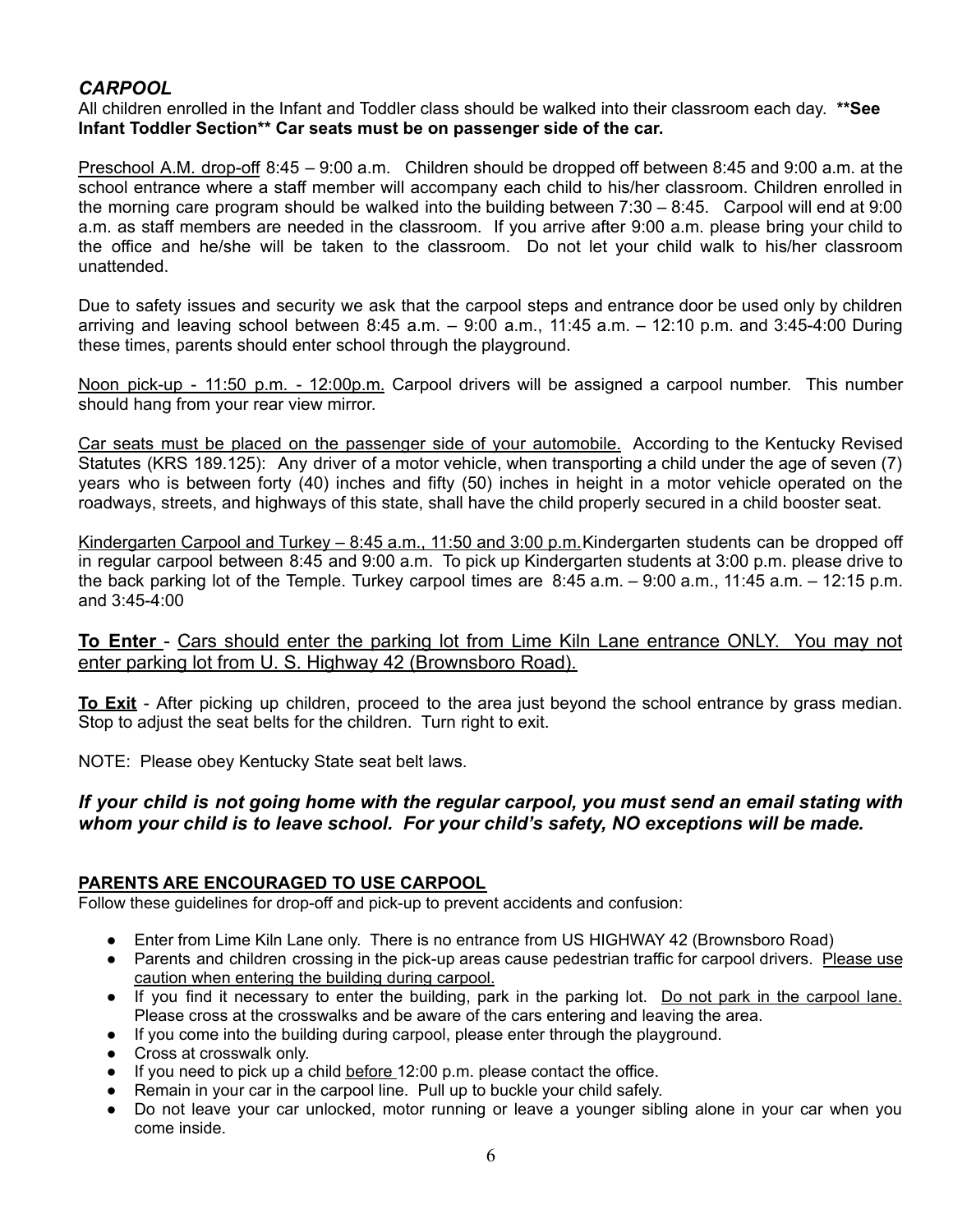- Morning carpool please have your child seated in the car (not leaning out the window or sunroof) when waiting in the carpool line.
- Afternoon carpool please be sure your child is buckled in his/her seatbelt before leaving The Temple. It is the responsibility of the driver of the car to be sure the child is securely fastened. This is not the responsibility of the Temple staff.
- Please wait for the cars in the carpool line to empty or fill before moving your car. Do not leave the carpool lane to pass other cars. This may take a few minutes longer, but the safety of our children is most important.
- Use extreme caution when driving through the Temple parking lot.
- Please put your cell phone away when you are in our lot, so your full attention is on the safety of all children
- **● Please no texting, checking your email, or phone calls when you are in the parking lot or walking you child in our out.**
- Be aware of families walking through the lot, and stop to let them cross safely
- No honking in carpool
- Please do not pull around a car that is loading or unloading
- Please be patient as we try to get everyone in/out safely
- Watch your own child when walking through the parking lot…hold his/her hand until you enter the building

# *CHILD ABUSE*

State law requires that any suspected case of child abuse must be reported to the teacher or Director. In Kentucky, the law protects a person when a case of child abuse or neglect is reported. The person reporting is protected from any criminal liability. The Center will take affirmative steps to protect children from abuse or neglect.

- 1. If abuse by a staff member is suspected, the staff person will be removed from direct supervision of children.
- 2. The child will be examined for injuries. The Director will talk to the child to hear the child's account of the incident.
- 3. The Child Abuse Hotline will be notified if abuse is suspected.
- 4. Child's parents will be notified.
- 5. If abuse occurred, the Licensing Division of the Cabinet for Human Resources will be notified within 24 hours.

# *CHILDREN AND PARENT RIGHTS*

KRS 199.898: Rights for Children in child care programs and their parents, custodians, or guardians; posting and distribution requirements.

- (1) All children receiving child care services in a day care center licensed pursuant to KRS 199896, a family child care home certified pursuant to KRS 199.8982, or from a provider or program receiving public funds shall have the following rights:
	- a. The right to be free from physical or mental abuse;
	- b. The right to not be subjected to abusive language or abusive punishment; and
	- c. The right to be in the care of adults who shall meet their health, safety and developmental needs.
- (2) Parents, custodians, or guardians of these children specified in subsection (1) of this section shall have the following rights:
	- a. The right to have access to their children at all times the child is in care and access to the provider caring for their children during normal hours of provider operation and whenever the children are in the care of the provider.
	- b. The right to be provided with information about child care regulatory standards, if applicable; where to direct questions about regulatory standards and how to file a complaint;
	- c. The right to file a complaint against a child care provider without any retribution against the parent, custodian, guardian or the child; and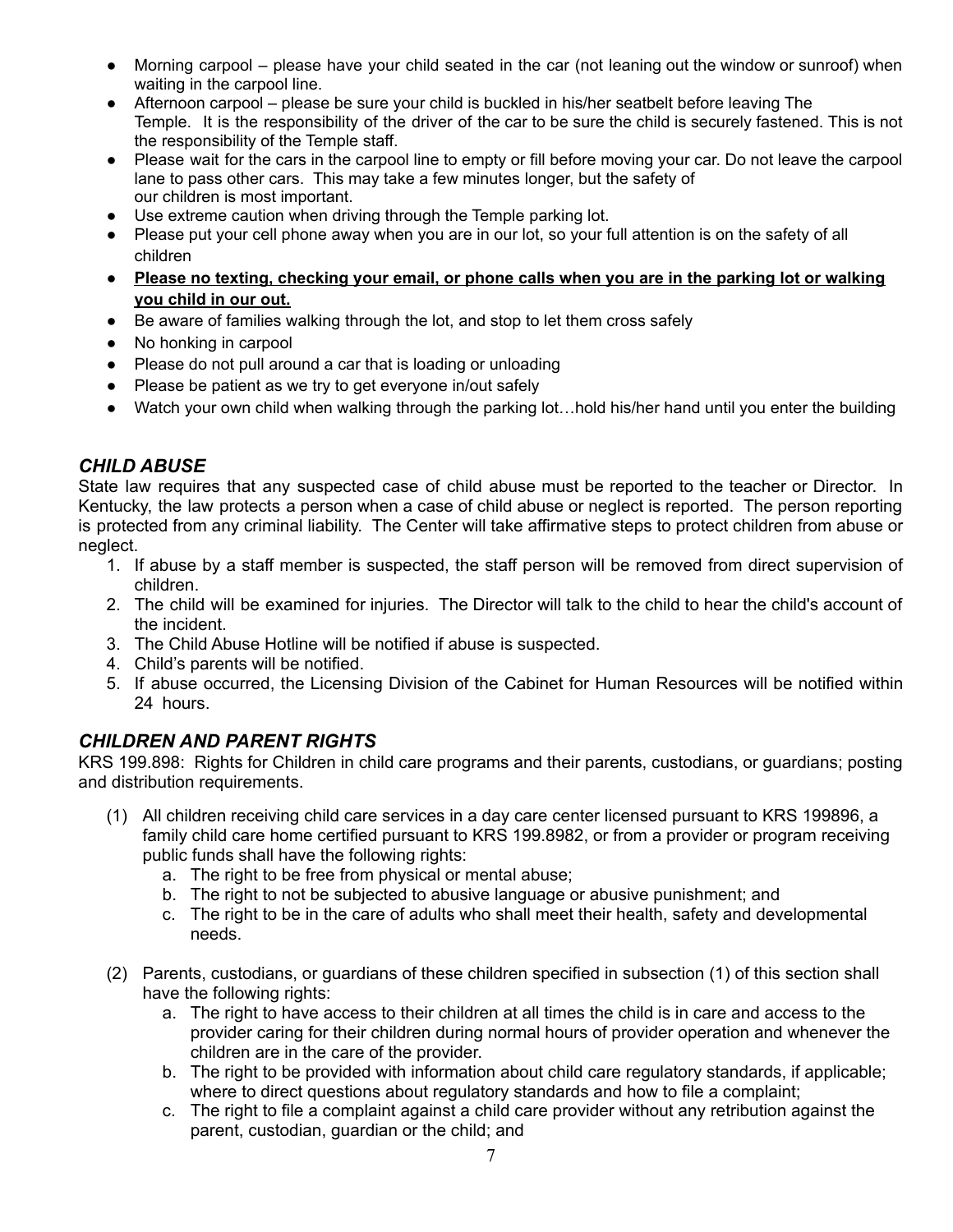- d. The right to review and discuss with the provider any state reports and deficiencies revealed by such reports.
- (3) The child care provider who is licensed pursuant to KRS 199.896 or certified pursuant to KRS 199.8982 shall post these rights in a prominent place and shall provide a copy of these rights at the time of the child's enrollment in the program.

# *CLASS ASSIGNMENTS*

Class assignments will be made by the Director and staff according to each child's individual needs. Serious consideration will be given to each placement. Specific assignment requests will not be accepted.

# *CLOTHING*

Children should be dressed in comfortable and easily managed clothing. Shoes should be sturdy and suitable for running and climbing. We strongly suggest your child wear tennis shoes. No flip flops, crocs, sandals, rain boots or clogs**.** All removable items of clothing should have name tags..

Promoting independence is a major goal; therefore, avoid belts, snowsuits, overalls, jumpsuits and boots. If you use snow boots, send another pair of shoes for inside wear. Mittens are preferable to gloves. Children will spend time outside on the playground daily. Please dress your child accordingly. **Avoid hats or hoods with string ties as they may become entangled on play equipment.**

A complete change of clothes, labeled with your child's name, must be provided. Place it in a plastic ziplock bag and send the first day of school. Label all items and the ziplock bag. Please remember to send a change of clothes appropriate for the weather. If your child does not have underwear at school and needs dry underwear he/she will be given a new pair of underwear.

# *DISASTER DRILLS*

EARTHQUAKE DRILL - drills will be held four times each year in accordance with regulations of The Cabinet for Health Services.

TORNADO DRILL - children will move with the teacher to the assigned area. Flashlight and radio will be brought to the assigned area. Back up batteries, bulbs, emergency cards and Licensing and Regulation phone numbers will be available.

# *DISCIPLINE STATEMENT*

In accordance with our policy, which emphasizes fostering a learning environment that promotes positive self-growth, we strive to make our discipline methods encourage self-discipline. The following are goals for all our children:

- 1. To encourage sharing and a sense of all people's self-worth, children will learn to sit quietly in small groups and to raise their hand to contribute.
- 2. To develop a sense of responsibility children are encouraged to put materials back in the proper areas and to play with toys appropriately.
- 3. In an effort to encourage suitable manners at mealtime, all children are expected to talk in low voices, raise their hand if they need assistance, and clean their own area.

In guiding children's growth in positive social development, we believe in emphasizing positive approaches. Well-prepared and orderly classes will reduce areas of possible conflict. Nevertheless, there are moments when the staff is confronted with a situation that is in conflict with our goals and therefore infringing on other children's rights. Such situations include aggressive behavior, inappropriate language, biting, etc. In those situations, the following guidelines are to be used:

- 1. Ask the child quietly and in a direct non-threatening manner to cooperate; or
- 2. Child will sit away from the group for a short period of time appropriate to age of child.
- 3. Take child outside the classroom with a co-teacher or the Director to conference with the child.
- 4. The staff will not use a loud, aggressive tone of voice or do anything physically threatening.
- 5. Discipline will not take the form of withholding rest, toileting, or food.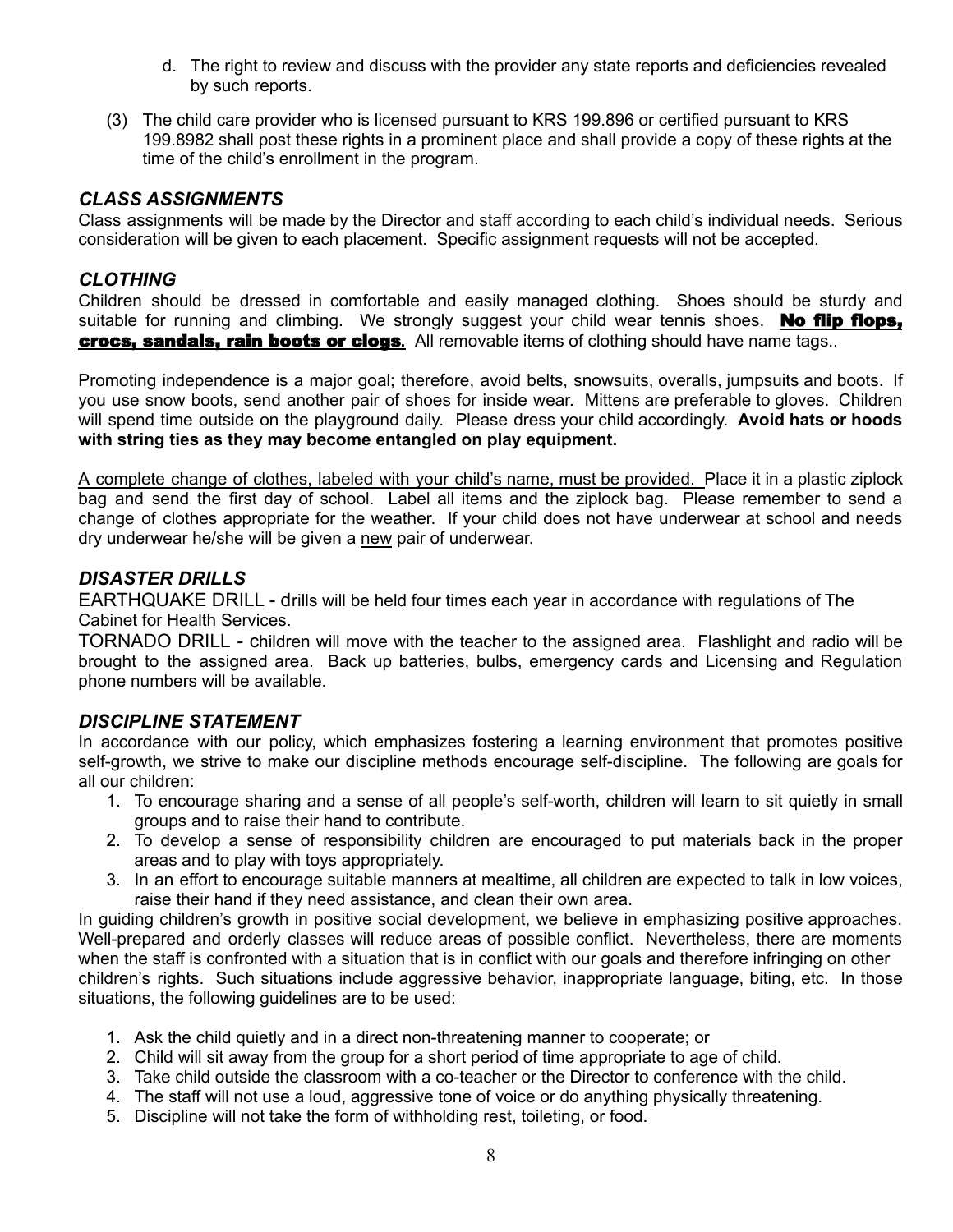If necessary "Thinking Time" will be used. "Thinking Time" in the classroom will be for a time appropriate to age of child. The teacher will talk with the child, encourage positive behavior and warmly welcome the child back to the group. Parents will be contacted if a child's behavior is consistently disruptive. It is our goal to work with parents and their child to resolve any conflict. We, at all times, strive for a warm, non-critical, and nurturing environment.

Temple Trager ECEC reserves the right to terminate service if a child is unable to benefit from the program, if the program is unable to meet the special needs of a child or family, or if the child or family is disruptive to the program or aggressive toward other children or adults.

# *EARLY DROP OFF/SIGN OUT FOR CHILDREN*

Early drop off  $(7:30 - 8:45 \text{ a.m.})$  fee is \$10 per day. Call for pre-arrangement.

Children, who are picked up, other than at carpool, need to be signed out by the responsible adult on the sign-out sheet bearing the child's name. Children will not be released to siblings under 18 years old. The sign-out book is in the Big Room on the table by Tara's office. State law requires sign-out be done only by a responsible adult. Children may not write in the sign-out book.

#### *EMERGENCY EVACUATION PLAN*

In case of such emergency that the Temple Trager ECEC requires evacuation, please look for a text from school to let you know where to pick up your child. Our emergency evacuation plan is on file in the school office for parents to review, and will be given out during our Parent Orientation.

# *ENROLLMENT PROCEDURE*

The Director will set class size before registration.

Children will be placed in Kindergarten according to the following order:

- 1. Temple members
- 2. Current enrollees (not Temple members)
	- a. The number of years he/she has been enrolled in Temple Trager ECEC
	- b. A sibling registered at Temple Trager ECEC for the same school year
	- c. Oldest birthdate

Children will be placed in the Infant, Toddler, Transitional 2's, 2's, 3's, 4's classes according to the following order:

- 1. Temple members
- 2. Current enrollees (not Temple members)
- 3. Siblings of current enrollees
- 4. Siblings of former Temple Trager ECEC students
- 5. Children whose parents are members of another Jewish Temple/Congregation
- 6. Children from the community at-large

A developmental screening will be done within 90 days of enrollment and a referral (if needed) will be made within 30 days of screening.

# *FAMILY CRISIS*

From time to time families in our school may encounter divorce, death of a family member or a hospital stay by parent or child. This can cause great trauma for children and alter their behavior at school. Because of this and because our staff can lend emotional support to children during these times, we request that you discuss any situations of this nature with your child's teacher or the Director.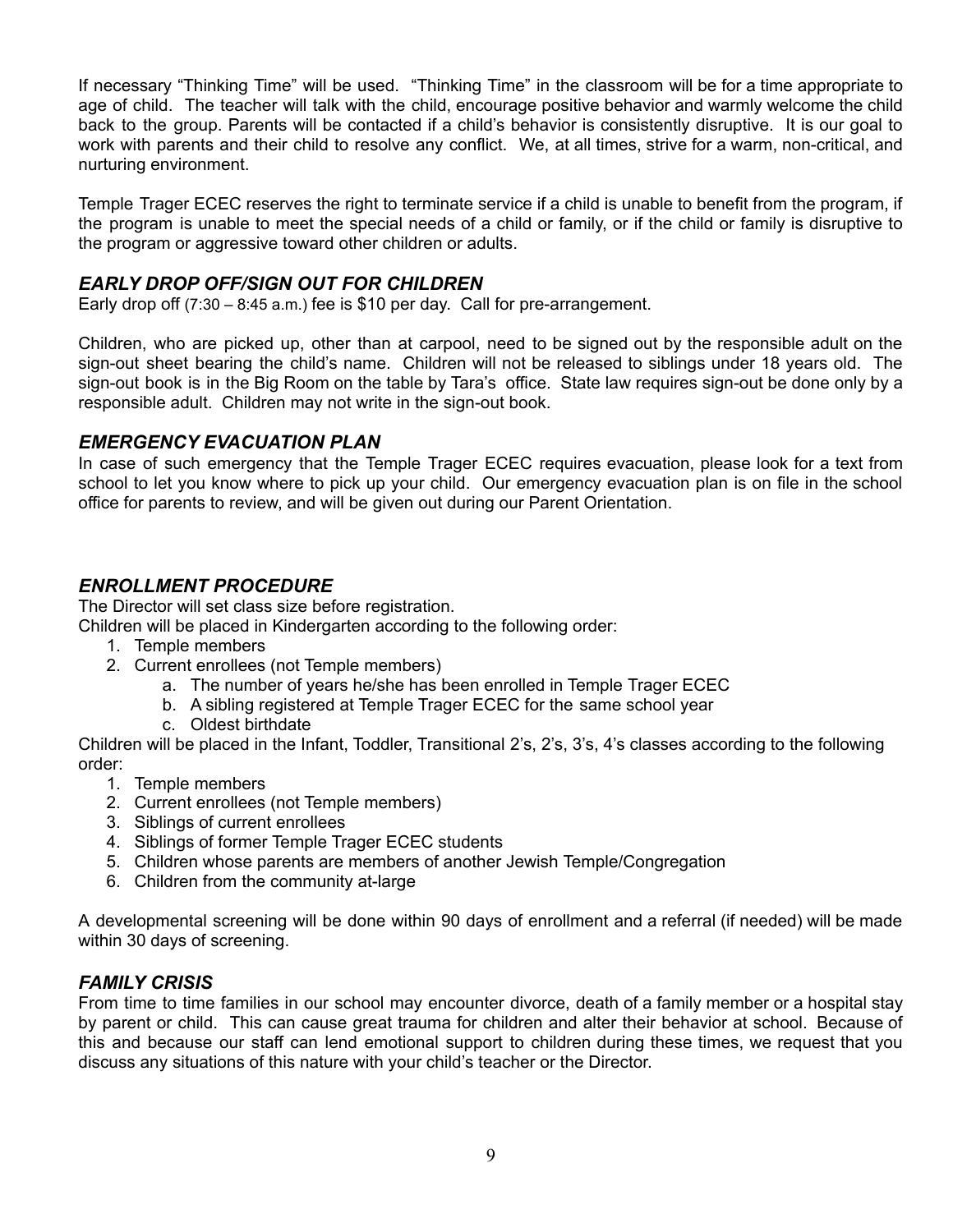# *FIRE DRILLS*

We will have monthly fire drills to acquaint the children with the proper procedures in case such a situation should occur.

# *FOOD PROGRAM*

Appropriate snacks and a hot lunch are provided. A menu will be emailed and also posted on the Parent Bulletin Board in the Big Room. Special requests will be honored for medical and/or religious reasons. See the Director for a food allergy form. The children are served a nutritious lunch and may not bring an individual lunch or snack from home. Infants and Toddler families will provide bottles with formula/breast milk in prepared bottles. All bottles and jar food will be labeled for each individual child. Once toddlers can eat solid food, snacks and meals will be provided.

# *INFANT / TODDLER INFORMATION*

DAILY ROUTINES - A Daily Log is maintained for each child. Each day parents will record:

- Time of last meal, bottle, diaper change, sleep
- General mood so far
- Any "out of ordinary" happenings since we last saw your child

Our staff will maintain the Daily Log each day in order to communicate with parents about your child's day.

DROP-OFF AND PICK-UP – Parent/Caregiver will walk Infant and/or Toddler to their classroom each morning. Parents will be asked to fill out a daily log upon arrival. Parent/Caregiver will walk in to pick-up Infant/Toddler in the classroom. If your child is not going home with their regular caregiver, you must send a note stating with whom your child is leaving school.

FOOD – Infant and Toddler parents will provide bottles with formula/breast milk in prepared bottles. All bottles and jar food will be labeled for each individual child. Once toddlers can eat solid food, snacks and meals will be provided.

SLEEPING PROCEDURES – The American Academy of Pediatrics recommends that infants be placed on their backs to sleep; but when infants can easily turn over from the back to the stomach, they can be allowed to adopt whatever position in which they prefer to sleep. Every infant, 12 months or younger, will be placed on his/her back for sleeping, unless otherwise noted by physician in writing. Feel free to discuss your child's sleeping position with a staff member.

# *JUDAIC PROGRAMMING*

Each Jewish Holiday receives special attention. A variety of creative experiences are offered to enrich the child's awareness of Jewish culture and customs.

# *LATE PICK UP FEES*

We appreciate a phone call to let us know that you will be late, but a call does not negate late fees.

Preschool only (9:00 a.m. – 12:00 p.m.) After School Care (until 4 p.m.) Pick up by 12:00 Pick up by 4:00 p.m. Plus \$1.00 per minute

Lunch only 2's and 3's (12:00 p. m.  $-$  12:30 p.m.) After School Care (until 5 p.m.) Pick up by 1:00 p.m. at the office doors School closes at 5:00 p.m. \$6.00 late fee for pick up after 12:30 p.m. \$15.00 **plus** a \$2.00 per minute late fee for

Lunch only 4's  $(12:00 \text{ p. m.} - 1:00 \text{ p.m.})$ Pick up by 1:00 p.m. at the office doors \$6.00 late fee for pick up after 12:30 p.m.

\$6.00 late fee for pick up after 12:00 p.m. \$5.00 **plus** \$1.00 per minute late fee after 4 p.m.

After 1:20 p.m. an additional \$6.00 late fee. late pick up after 5 p.m. (This includes days we close early)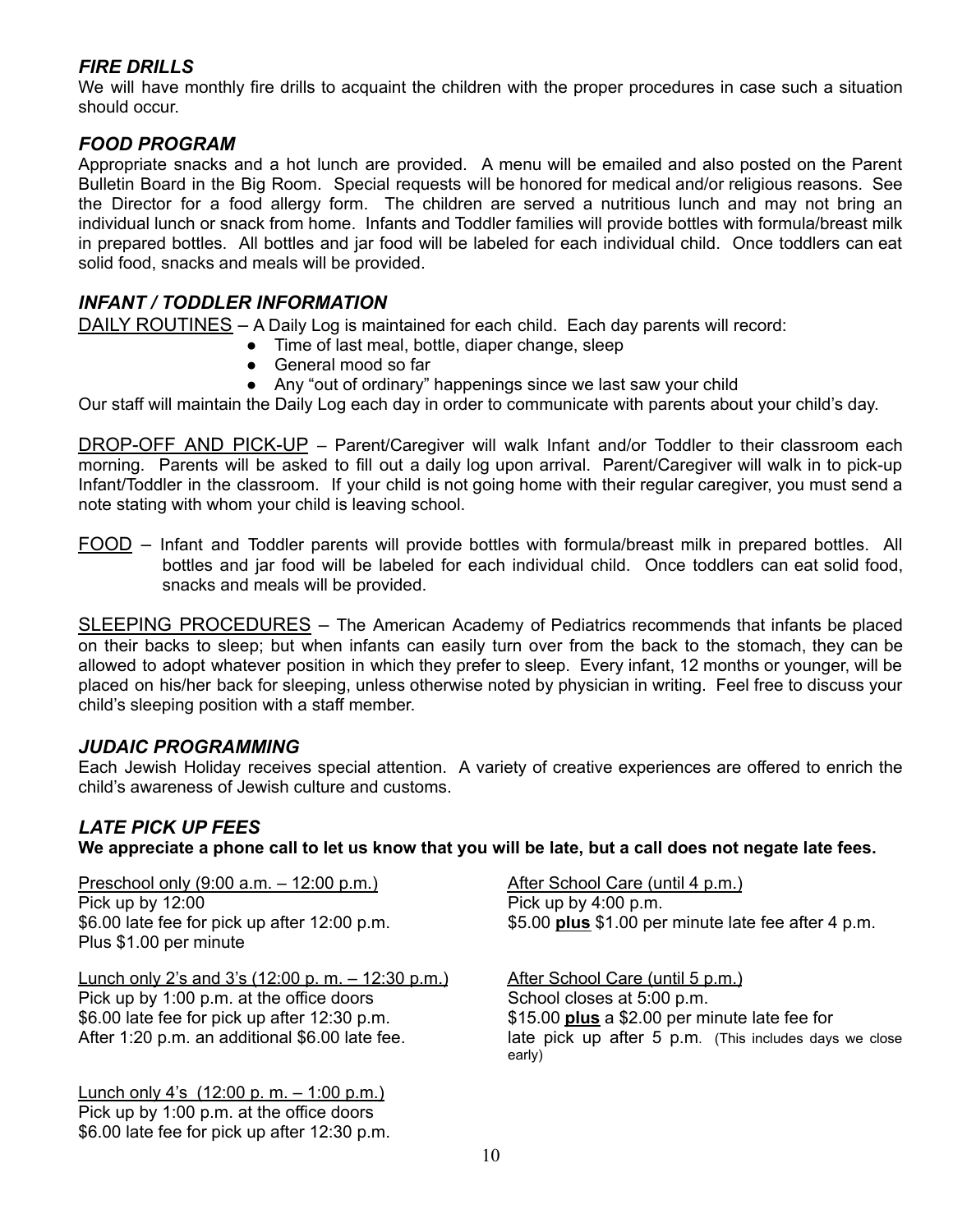#### After 5:00 p.m. Pickup Policy

We do not maintain staffing beyond 5:00 p.m. If a parent does not pick up a child before the preschool closes at 6:00 p.m. the emergency names provided for the child will be contacted. If we are unable to reach any of the emergency contacts, we will use our best judgment to provide appropriate care. An initial \$15.00 per child late fee will be charged at 5:01 p.m. plus a \$2.00 per minute late fee. Please be aware that repeated late pickups after 5:00 p.m. is reason for nonparticipation in the After School Program. We appreciate a phone call to let us know that you will be late, but a call does not negate late fees. Parents will be billed for late fees.

# *MEDICAL – EMERGENCY PROCEDURE*

Minor cuts and scrapes will be washed with antibacterial soap and warm water, and a band-aid applied, if necessary. A note explaining the incident will be sent to parents and a copy will be put in the child's file.

When we feel an accident requires emergency care, (1) we will use first aid (2) call 911 (3) contact parent or guardian listed on emergency card, notifying him/her which hospital the child is being taken to or contact parent from emergency room (4) the Director or the adult person in charge of school will accompany the child (5) any expense incurred will be the responsibility of the child's family.

## *MEDICAL FORMS*

State law requires a **current** Kentucky immunization certificate for each student be on file by the first day of school. Children without immunization certificates will not be admitted back to school until a current certificate is given to the office.

## *MEDICATION*

Medication will be administered at noon to children enrolled in the Before/After School Program. Medication must come in it's original packaging with dispensing instructions. The parent is responsible for completing a medication instruction sheet each day the medicine is to be given. If the school is to administer medication, the medication must be in the original container and clearly labeled with the child's name, amount of dosage, and name of physician prescribing the medication.

Medicine must be signed in and picked up each day. When medicine is brought to school it is to be given to the Director or a staff member. PLEASE DO NOT SEND MEDICINE TO SCHOOL IN BACKPACKS. Medicine will be stored in a locked box or refrigerated, if necessary. Expired medication will be discarded.

**Sunscreen and Diaper Ointment**: The Temple Trager ECEC will apply sunscreen and diaper ointment, as needed. Parents are responsible for supplying the diaper ointment and must complete a permission form with the name of the ointment. Sunscreen is provided by The Temple Trager ECEC, but still requires signed permission to use. Sunscreen should be applied by parents in the morning before school. If sunscreen permission is provided by parents, preschool staff will apply it after nap.

#### *MOVEMENT CLASS*

Movement class is Wednesday or Thursday for children in the Transitional 2's – Kindergarten classes. Dress your child appropriately on these days – no boots, sandals, flip flops, or dress shoes.

## *NAP TIME*

Children staying for nap should bring a small cot sized blanket which will be sent home every week for washing and one cuddly stuffed animal or doll. DO NOT SEND YOUR CHILD'S ONE AND ONLY TREASURED BLANKET OR DOLL FOR NAP TO SCHOOL. Please send a blanket and stuffed animal that does not have to be taken home each day. We do not have space to keep large blankets or pillows. School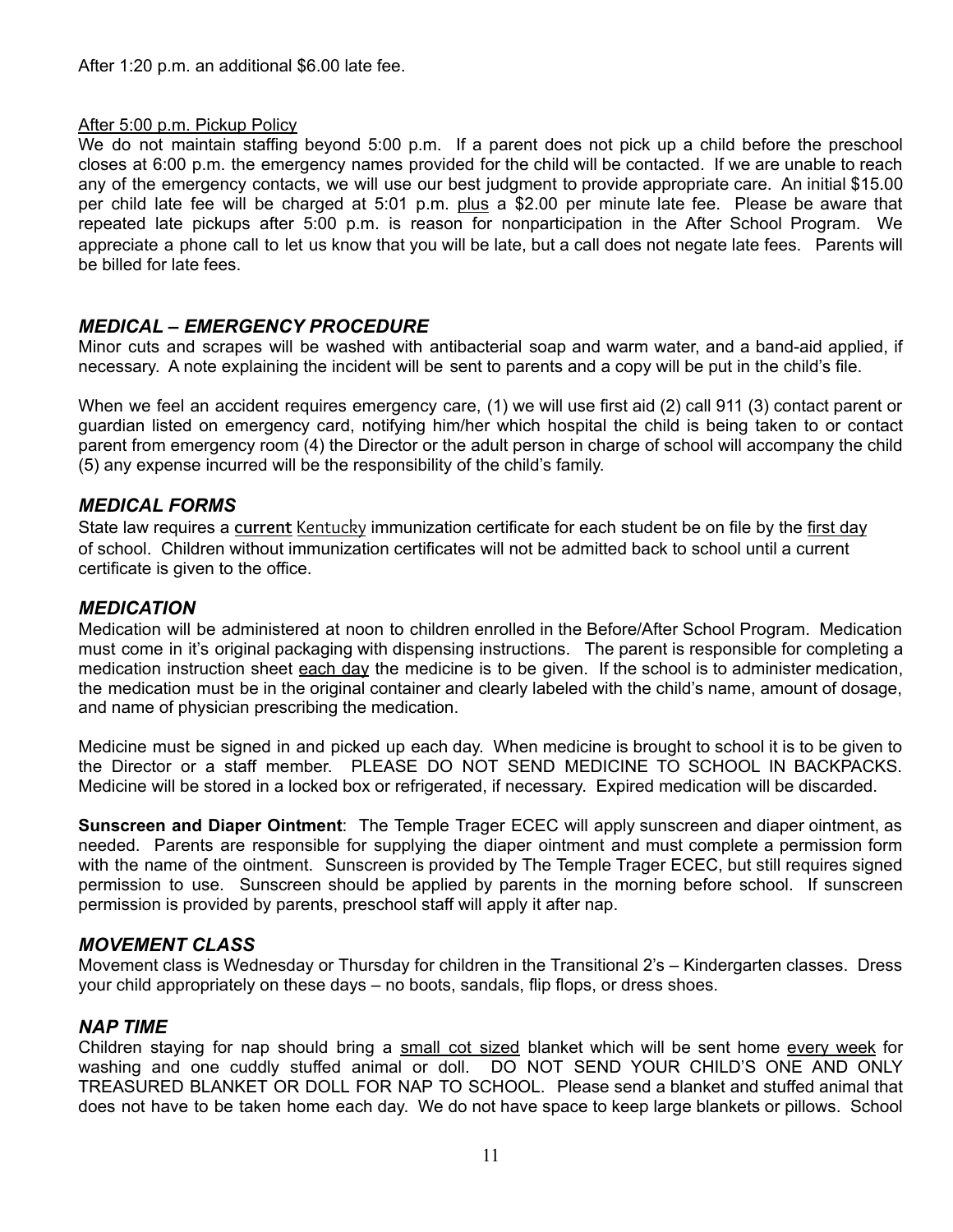will furnish children a clean sheet, which will be sent home to be washed on Friday each week. Sleep sacks are not allowed once a child starts walking.

# *NEWSLETTER*

Your child's teacher will distribute a monthly classroom newsletter and calendar. This will contain information on activities planned for the coming month, as well as special events, programs, etc.

# *OPERATING HOURS*

The **Preschool Program** operates from 9:00 a.m. until 12:00 p.m., Monday through Friday.

The **Before/After School Program** operates from 7:30 a.m. until 8:45 a.m. and 12:00 until 5:00 p.m., Monday through Friday.

It is advantageous for your child to arrive on time in order to maintain consistency and to ensure that your child is not missing the classroom activities. It is very disruptive to the teacher and other children when children arrive at different times during the morning.

Children who arrive after 9:15 a.m. should be brought to the Director's office. The Director or another staff member will then escort the child to the classroom. This will help ease the confusion of late arrivals. When taking your child to the Director's office, please use the playground entrance.

## *PACIFIERS AND BLANKETS*

CHILDREN AGES 2 AND OVER MAY NOT BRING PACIFIERS FOR SCHOOL TIME OR NAP TIME**.** Blankets or security toys should be used at naptime only. Help your child by reinforcing this as you prepare his/her bag for school.

# *PARENT COMMITTEE*

The Board of Advisors consists of a group of parents who meet monthly to:

- **\*** Make recommendations to the Temple Board and implement the policy and procedures of Temple Trager ECEC.
- **\*** Coordinate the fund-raising activities and parent programs of Temple Trager ECEC. Each member of the Board of Advisors will chair or co-chair the activities/programs planned by this Board. All parents are encouraged to be involved in school activities. For more information or to volunteer to serve on a committee, contact: Corey Buckman, President (859-619-1353).

# *PARENT TEACHER CONFERENCES*

Preschool parent–teacher conferences will be scheduled in the fall. Parents will also receive a written evaluation at conference time. Sign-up sheets will be posted outside each child's room prior to the scheduled conferences. A written evaluation will also be sent to parents in the spring and a conference may be arranged with your child's teacher.

Our teaching staff is always available to answer your questions and to discuss the needs of your child. Please call the school if you need to talk with your child's teacher

**Parent Orientation** is held at the beginning of the school year in August. This usually happens in the evening 2 days before the first day of school. One parent from each family should plan to attend to meet teachers, discuss classroom expectations, and fill out any last minute paperwork.

**Parent/Student Open House** is held the day before school starts in August. Parents are invited to bring their child to school for one hour to see the classroom, meet the teachers and make for an easy transition to the new class.

# *PEST CONTROL*

Regulations which impact the use of pesticides in schools, child care centers and health care facilities were implemented by the Kentucky Department of Agriculture, Division of Pesticides, effective July 1, 2002.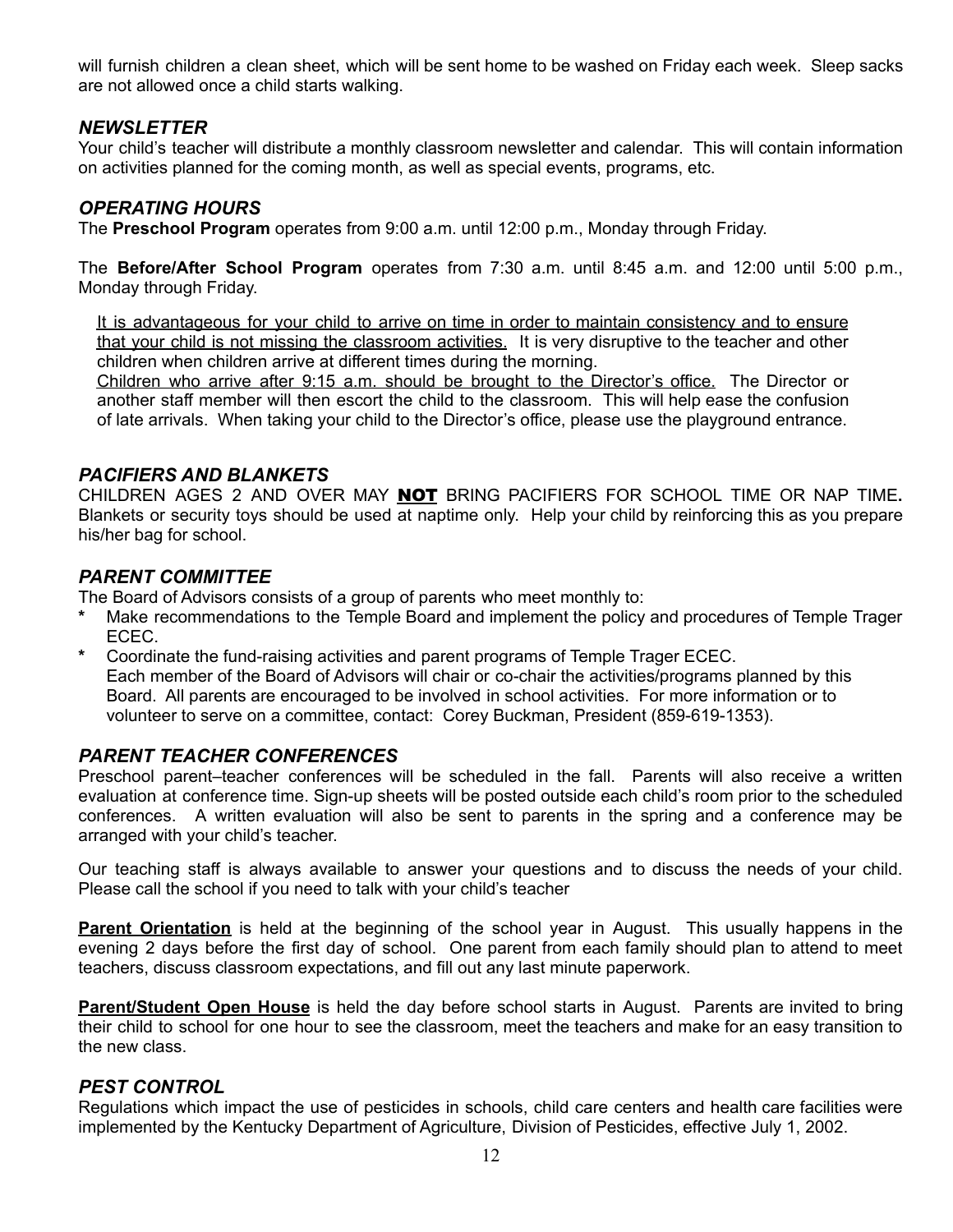According to these regulations please be aware of the following:

46562304. Temple Trager Early Childhood Education Center has implemented a special program of Integrated Pest Management (I.P.M.), in order to control pests in a way that minimizes economic, health and environmental risks via a monitoring and inspection program and the judicious use of pesticides. Those individuals applying pesticides will be properly certified in keeping with applicable legal requirements for the I.P.M. program.

- 2. A regularly scheduled service for the control of rats, mice, roaches, ants and silverfish is scheduled for the  $2^{\text{nd}}$  Friday of each month. On the scheduled date an inspection will be made at Temple Trager ECEC and, the appropriate pesticide will be applied when and where needed. Presently, the pesticides used are DEMON E.C., MAXFORCE GRANULAR INSECT BAIT, MAXFORCE ROACH BAIT GEL, MAXFORCE ANT BAIT STATIONS AND FASTRAC RODENT PLACE PACS. MSD's labels are on file with a list of the ingredients of the products.
- 3. There are copies of the PCO License/Certification/Identification cards for Gold Seal Pest Control Managers and Service Technicians who provide service to Temple Trager ECEC on file. The Certification recognizes that a person has demonstrated a level of competence by examination and continuing education units and is authorized to use or supervise the use of pesticides in the area of his certification. All Gold Seal employees are certified in 7(a), General Pest and Wood-destroying Organisms, and 7(b) Integrated Pest Management.
- 4. Pesticides are subject to periodical revisions and updating as a result of new or cancellation of old insecticide products and changes according to Federal EPA regulations. All are approved and applied according to the label directions of the manufacturer and the EPA.
- 5. **If you want to be notified twenty-four hours in advance of a planned pesticide application, other than when bait is used, or as soon as possible when an emergency pesticide application is necessary, please send a note or you may register by phone by calling the school office at 423-1444**

If you have any questions or want more information, please contact the school office.

# *PHOTOGRAPHS AND PUBLICITY*

Photos of children may be taken on numerous occasions and may appear in brochures, our website, Facebook, newspapers or other publicity sheets. Your permission for photos of your child to be used is assumed UNLESS you provide specific signed notification to the Director.

# *PROBLEM SOLVING*

If, at anytime, you encounter a problem concerning your child, please talk with his/her teacher. If the matter cannot be settled satisfactorily, contact the Director of the School. If you cannot settle the matter with the Director, contact the President of the Board of Advisors or the Temple Administrator. Officers of the Board and phone numbers may be obtained in the office.

# *SCHOOL OPENING/CLOSING INFORMATION*

**School Closing** If Jefferson County Catholic Schools are closed due to inclement weather; Temple Trager ECEC and our Before/After School Program will be closed. A text message will be sent to the parents. Please sign up for text messages through 'Remind' company by texting to 81010 and enter @templetr on the message line. An email will be sent to alert families of school closings and delays. From time to time, we may independently make a decision to open/close. Please look for our text and email to ensure you are aware of changes.

#### Delayed Opening If Jefferson County Catholic Schools have a delayed opening, **we will open at 9:30 a.m. for all students.**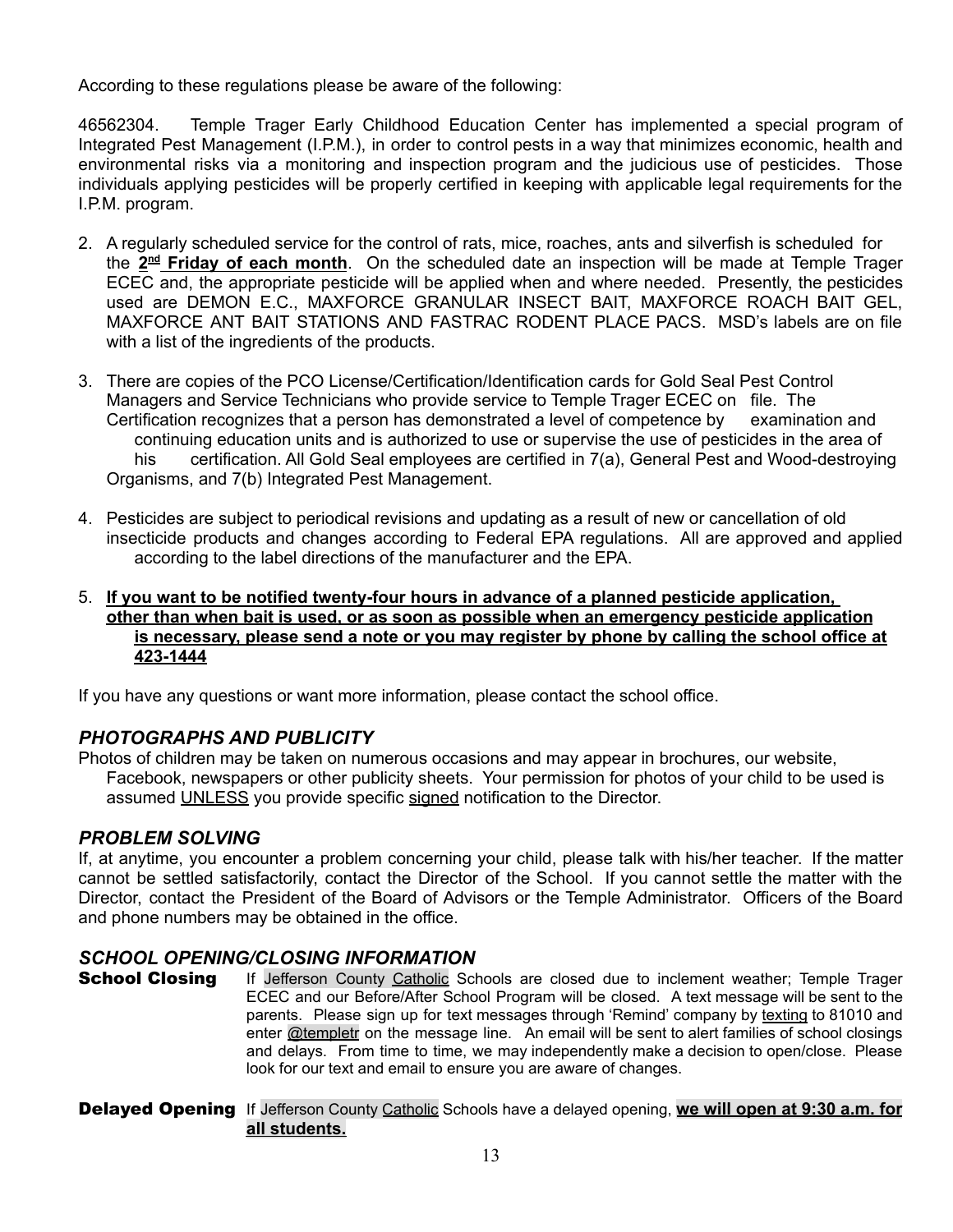**Early Closing** If Jefferson County Catholic Schools should announce an early dismissal time or if Louisville has announced "Operation Snow", we will send an email and a text message with our closing time. When the roads become hazardous we may close early so that children and teachers may arrive home safely.

**PLEASE sign up for TEXT ALERTS** so you are immediately contacted in case of a school closing, or other important message. **Text the message @templetr to 81010**.

Refunds, credits, or billing adjustments will not be given for days missed due to inclement weather, sickness or other circumstances and/or other natural disasters.

Make-up days will not be given to children in 2, 3, or 4 day classes by attending other days in the week due to inclement weather, sickness or other circumstances.

# *SECURITY PLAN*

In consultation with the Jefferson County Metro Police Department, Temple Trager ECEC has devised a plan to help ensure the safety and security of all our students and staff.

- 1. If a verifiable terrorist attack in our country arises when **school** is in **session.**
	- a. We will conduct classes as usual until normal dismissal.
	- b. If parents want to pick up students early, they are welcome to do so.
	- c. Parents must call us to make provisions if they want someone else to be authorized to pick up their child.
	- d. Staff members will be stationed at the doors.
- 2. If a verifiable terrorist attack in Louisville arises when school is in session.
	- a. We will lock-down the building. If advised by local authorities children and staff may move to The Fenley Building or The Glenview. Arrangements have been made with these facilities for use by Temple Trager ECEC students in case of an emergency.
	- b. Parents should pick up children as soon as possible, with respect to their own safety.
- 3. If a verifiable terrorist attack **in our country** arises when school **is not** in session.
	- a. Please look for an email or text regarding school cancellations/changes.

# *SIGN-OUT*

When a child leaves school early or during the Before/After School Program, the adult who is responsible for the child must sign the child out in the Sign-Out Book in the Big Room on the table by the office. Please do not let children write in the "sign-out" book.

# *THERAPISTS*

#### SPEECH AND LANGUAGE PATHOLOGIST

We have a Speech and Language Pathologist at our school. They are at school as a resource for our teachers and families. The classroom teacher or parent may request a speech articulation and language screening. Results will be sent to parents. During the school year teachers may request the SLP to visit the classroom for further observation and suggestions for the child. Parents will be notified if further evaluation is recommended. Parents may choose to have services provided by one of our therapists or another licensed therapist. The parent will be notified before the child is taken out of the classroom for a screening or evaluation. The fee for the screening/evaluation will be discussed between the parent and therapist.

#### OCCUPATIONAL THERAPIST

We have an Occupational Therapist at school. She is a resource for our teachers and families. Parents and Teachers may request the OT to visit the classroom to observe a child and offer suggestions. The parent will be notified if further evaluation is recommended. Parents may choose to have services provided by one of our therapists or another licensed therapist. The parent will be notified before the child is taken out of the classroom for a screening or evaluation. The fee for the screening/evaluation will be discussed between the parent and the therapist.